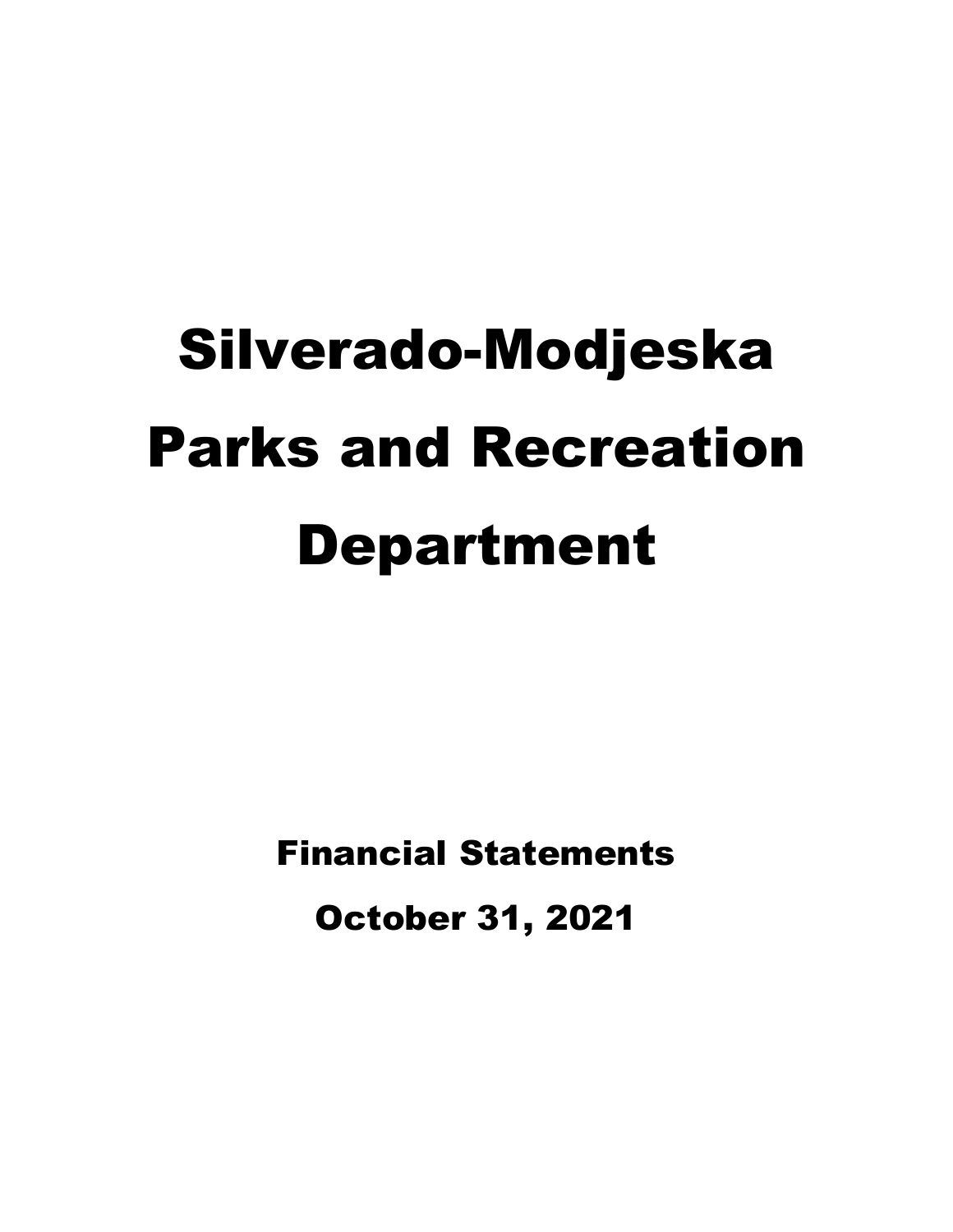## 2:23 PM Silverado Modjeska Recreation & Parks District 12/18/21 Profit & Loss

Accrual Basis October 2021

|                                                                             | <b>Oct 21</b>      | <b>Jul - Oct 21</b>         |
|-----------------------------------------------------------------------------|--------------------|-----------------------------|
| <b>Income</b><br>60000 · Recreation Program Income<br>60001 Instructor Fees | 0.00               |                             |
| 60003 Silverado Summer Concert Series<br>60007 · Flea Market                | 16.25<br>250.00    | 60.00<br>3,607.25<br>370.00 |
| Total 60000 · Recreation Program Income                                     | 266.25             | 4,037.25                    |
| 6620 Rents and Concessions                                                  | 800.00             | 1,550.00                    |
| 7670 Miscellaneous Revenue                                                  | 0.00               | 124.63                      |
| 7960 Donations/Gifts                                                        | 0.00               | 1,440.00                    |
| <b>Total Income</b>                                                         | 1,066.25           | 7,151.88                    |
| <b>Expense</b>                                                              |                    |                             |
| 66900 · Reconciliation Discrepancies                                        | 0.00<br>287.33     | 66.58<br>287.33             |
| 6800 · Payroll Expense<br>6050 · Bank Charges/Fees                          | 15.00              | 15.00                       |
| 0702 · Telephone                                                            | 389.54             | 1,541.48                    |
| 1100 · Insurance                                                            | 649.58             | 7,601.08                    |
| 1300 · Maintenance - Equipment<br>1400 · Maintenance - Bldgs & Improvs      | 0.00               | 236.63                      |
| 14001 · Landscaping<br>14002 · Repairs & Renovations (Minor)                | 600.00<br>1,941.85 | 1,605.00<br>1,941.85        |
| 14004 Janitorial<br>1400 · Maintenance - Bldgs & Improvs - Other            | 1,100.00<br>0.00   | 1,887.50<br>99.12           |
| Total 1400 · Maintenance - Bldgs & Improvs                                  | 3,641.85           | 5,533.47                    |
| 1500 Donations                                                              | 0.00               | 946.00                      |
| 1600 · Memberships                                                          | 0.00               | 863.30                      |
| 1800 Office Expense                                                         | 0.00               | 119.95                      |
| 1900 · Professional/Specialized Srvcs                                       |                    |                             |
| 19002 · Legal Services                                                      | 0.00               | 1,200.00                    |
| 19005 Administrative                                                        | 0.00               | 15.00                       |
| 19006 · Bookkeeping<br>19009 Website Maintenance                            | 750.00<br>46.50    | 4,500.00<br>215.25          |
| Total 1900 · Professional/Specialized Srvcs                                 | 796.50             | 5,930.25                    |
| 2800 Utilities                                                              |                    |                             |
| 28001 · Electricity                                                         | 58.64              | 256.40                      |
| 28002 · Waste Disposal<br>28005 Water                                       | 400.82<br>540.75   | 1,948.99<br>1,953.43        |
| Total 2800 · Utilities                                                      | 1,000.21           | 4,158.82                    |
| 50000 · Recreation Program Expense                                          |                    |                             |
| 50002 · Lunch Bunch Expenses                                                | 373.72             | 528.23                      |
| 50003 · Silverado Summer Concerts                                           | 131.52             | 1,605.64                    |
| 50000 · Recreation Program Expense - Other                                  | 0.00               | 946.00                      |
| Total 50000 · Recreation Program Expense                                    | 505.24             | 3,079.87                    |
| <b>Total Expense</b>                                                        | 7,285.25           | 30,379.76                   |
| Net Income                                                                  | $-6,219.00$        | -23,227.88                  |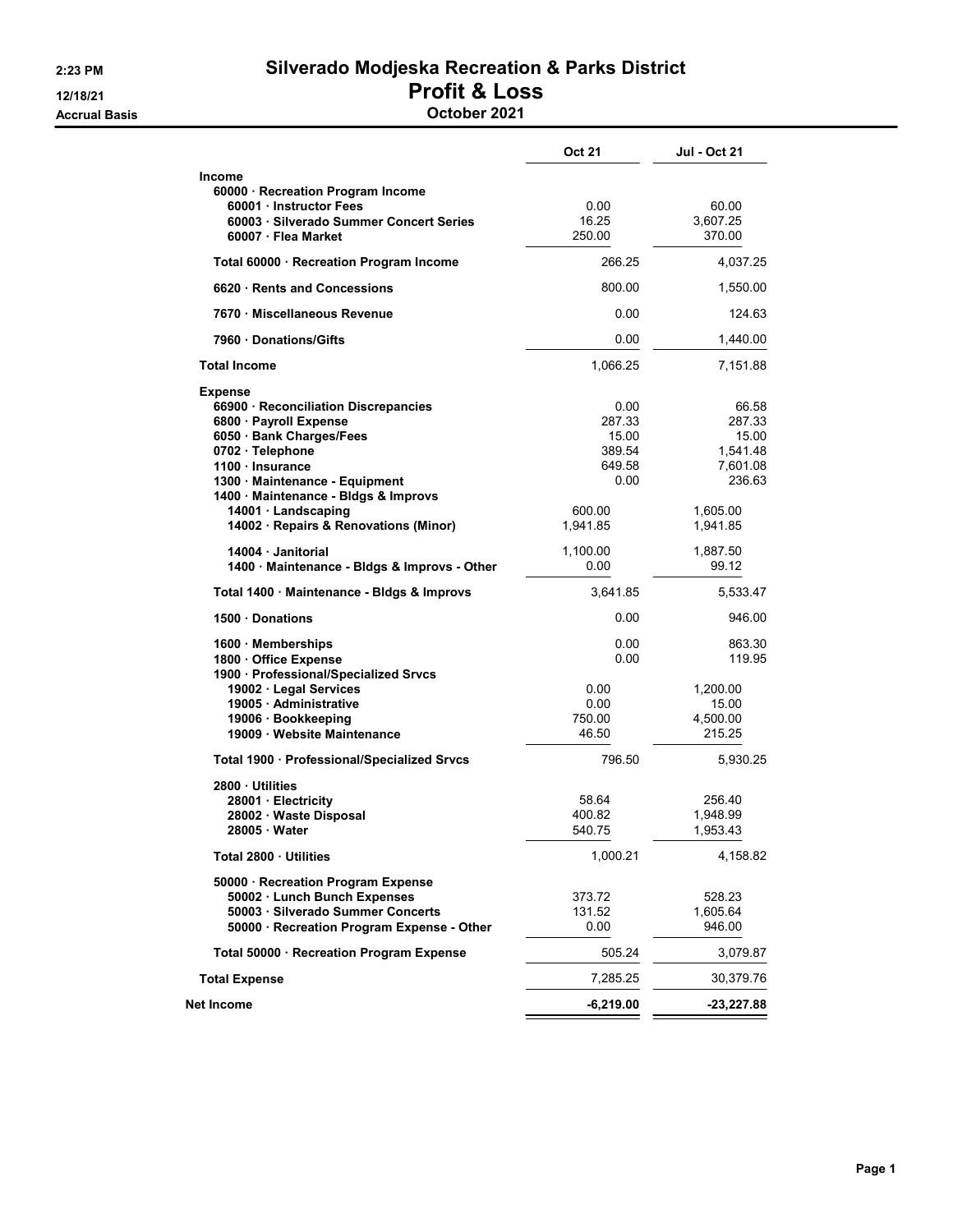2:35 PM Silverado Modjeska Recreation & Parks District 12/18/21 Profit & Loss

#### Cash Basis July through October 2021

|                                                                        | <b>Jul 21</b> | <b>Aug 21</b> | Sep 21   | <b>Oct 21</b> | <b>TOTAL</b> |
|------------------------------------------------------------------------|---------------|---------------|----------|---------------|--------------|
| <b>Income</b>                                                          |               |               |          |               |              |
| 60000 · Recreation Program Income                                      |               |               |          |               |              |
| 60001 · Instructor Fees                                                | 0.00          | 0.00          | 60.00    | 0.00          | 60.00        |
| 60003 · Silverado Summer Concert Series                                | 2,520.00      | 0.00          | 1.071.00 | 16.25         | 3.607.25     |
| 60007 · Flea Market                                                    | 120.00        | 0.00          | 0.00     | 250.00        | 370.00       |
| Total 60000 · Recreation Program Income                                | 2,640.00      | 0.00          | 1,131.00 | 266.25        | 4,037.25     |
| 6620 · Rents and Concessions                                           | 50.00         | 300.00        | 400.00   | 800.00        | 1,550.00     |
| 7670 Miscellaneous Revenue                                             | 0.00          | 124.63        | 0.00     | 0.00          | 124.63       |
| 7960 · Donations/Gifts                                                 | 555.00        | 885.00        | 0.00     | 0.00          | 1,440.00     |
| <b>Total Income</b>                                                    | 3,245.00      | 1,309.63      | 1,531.00 | 1,066.25      | 7,151.88     |
| <b>Expense</b>                                                         |               |               |          |               |              |
| 66900 · Reconciliation Discrepancies                                   | 0.00          | 0.00          | 66.58    | 0.00          | 66.58        |
| 6800 · Payroll Expense                                                 | 0.00          | 0.00          | 0.00     | 287.33        | 287.33       |
| 6050 · Bank Charges/Fees                                               | 0.00          | 0.00          | 0.00     | 15.00         | 15.00        |
| 0702 · Telephone                                                       | 384.25        | 384.05        | 383.64   | 389.54        | 1,541.48     |
| 1100 · Insurance                                                       | 0.00          | 6,951.50      | 0.00     | 0.00          | 6,951.50     |
| 1300 · Maintenance - Equipment<br>1400 · Maintenance - Bldgs & Improvs | 128.38        | 0.00          | 349.67   | 248.96        | 727.01       |
| 14001 · Landscaping                                                    | 125.00        | 1,280.00      | 850.00   | 600.00        | 2.855.00     |
| 14002 · Repairs & Renovations (Minor)                                  | 0.00          | 0.00          | 0.00     | 374.85        | 374.85       |
| 14004 · Janitorial                                                     | 0.00          | 375.00        | 412.50   | 550.00        | 1,337.50     |
| 1400 · Maintenance - Bldgs & Improvs - Other                           | 0.00          | 49.56         | 0.00     | 0.00          | 49.56        |
| Total 1400 · Maintenance - Bldgs & Improvs                             | 125.00        | 1,704.56      | 1,262.50 | 1,524.85      | 4,616.91     |
| 1500 Donations                                                         | 946.00        | 0.00          | 0.00     | 0.00          | 946.00       |
| 1600 Memberships                                                       | 463.30        | 400.00        | 0.00     | 0.00          | 863.30       |
| 1800 Office Expense                                                    | 0.00          | 15.00         | 104.95   | 0.00          | 119.95       |
| 1900 · Professional/Specialized Srvcs                                  |               |               |          |               |              |
| 19002 · Legal Services                                                 | 225.00        | 975.00        | 0.00     | 0.00          | 1,200.00     |
| 19005 · Administrative                                                 | 15.00         | 0.00          | 0.00     | 0.00          | 15.00        |
| 19006 · Bookkeeping                                                    | 2,250.00      | 750.00        | 750.00   | 750.00        | 4,500.00     |
| 19009 · Website Maintenance                                            | 62.25         | 0.00          | 39.00    | 129.75        | 231.00       |
| Total 1900 · Professional/Specialized Srvcs                            | 2,552.25      | 1.725.00      | 789.00   | 879.75        | 5.946.00     |
| 2800 Utilities                                                         |               |               |          |               |              |
| 28001 · Electricity                                                    | 76.31         | 61.63         | 59.82    | 58.64         | 256.40       |
| 28002 · Waste Disposal                                                 | 505.79        | 521.19        | 521.19   | 400.82        | 1,948.99     |
| 28005 · Water                                                          | 406.40        | 383.49        | 622.79   | 540.75        | 1,953.43     |
| Total 2800 · Utilities                                                 | 988.50        | 966.31        | 1.203.80 | 1.000.21      | 4.158.82     |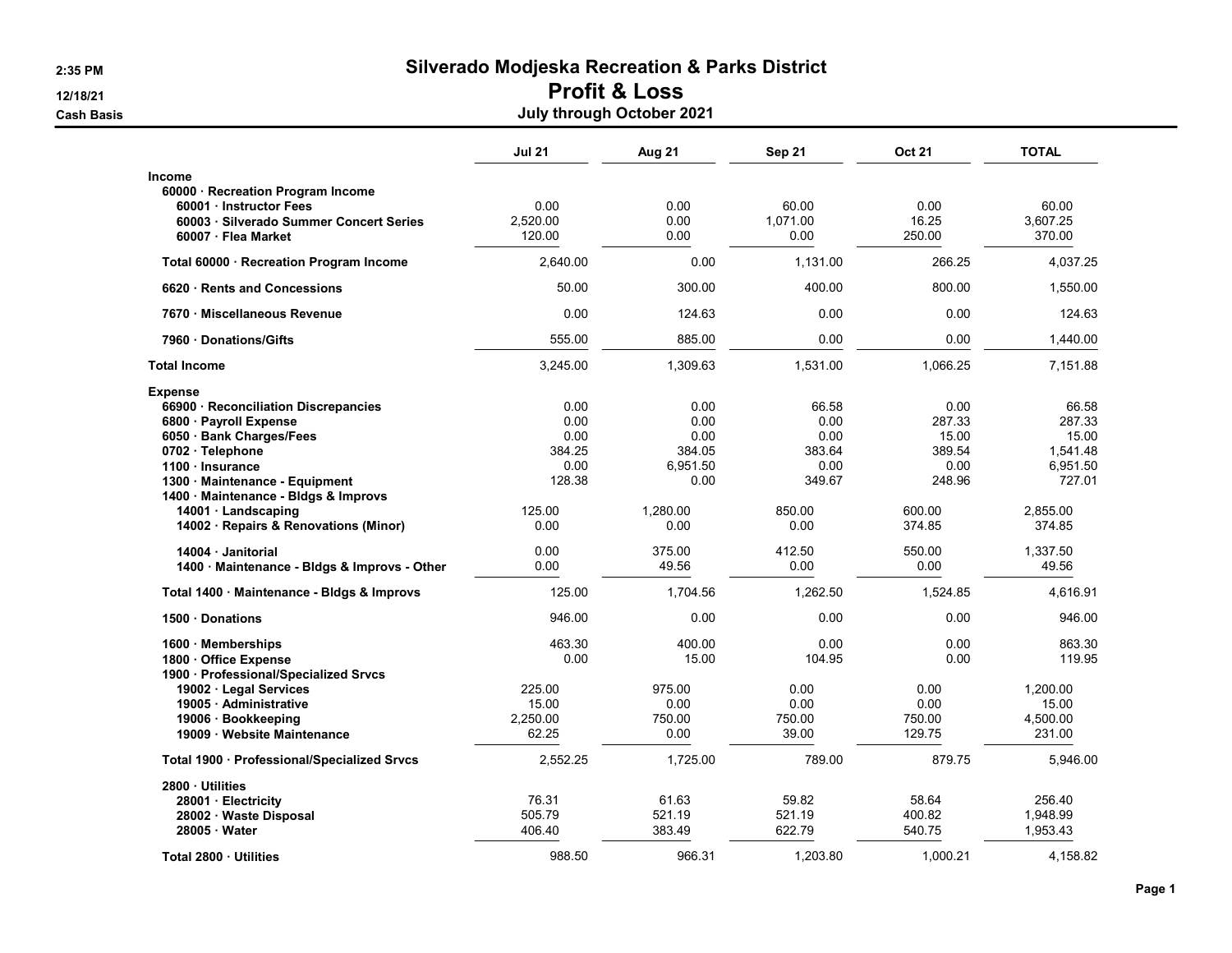| 2:35 PM    | <b>Silverado Modjeska Recreation &amp; Parks District</b> |               |              |             |               |              |  |  |  |  |
|------------|-----------------------------------------------------------|---------------|--------------|-------------|---------------|--------------|--|--|--|--|
| 12/18/21   | <b>Profit &amp; Loss</b>                                  |               |              |             |               |              |  |  |  |  |
| Cash Basis | July through October 2021                                 |               |              |             |               |              |  |  |  |  |
|            |                                                           | <b>Jul 21</b> | Aug 21       | Sep 21      | <b>Oct 21</b> | <b>TOTAL</b> |  |  |  |  |
|            | 50000 · Recreation Program Expense                        |               |              |             |               |              |  |  |  |  |
|            | 50002 · Lunch Bunch Expenses                              | 0.00          | 0.00         | 154.51      | 317.27        | 471.78       |  |  |  |  |
|            | 50003 · Silverado Summer Concerts                         | 359.81        | 1.114.31     | 0.00        | 131.52        | 1,605.64     |  |  |  |  |
|            | 50000 · Recreation Program Expense - Other                | 946.00        | 0.00         | 0.00        | 0.00          | 946.00       |  |  |  |  |
|            | Total 50000 · Recreation Program Expense                  | 1,305.81      | 1,114.31     | 154.51      | 448.79        | 3,023.42     |  |  |  |  |
|            | <b>Total Expense</b>                                      | 6,893.49      | 13,260.73    | 4,314.65    | 4.794.43      | 29,263.30    |  |  |  |  |
|            | Net Income                                                | $-3,648.49$   | $-11,951.10$ | $-2,783.65$ | $-3,728.18$   | $-22,111.42$ |  |  |  |  |
|            |                                                           |               |              |             |               |              |  |  |  |  |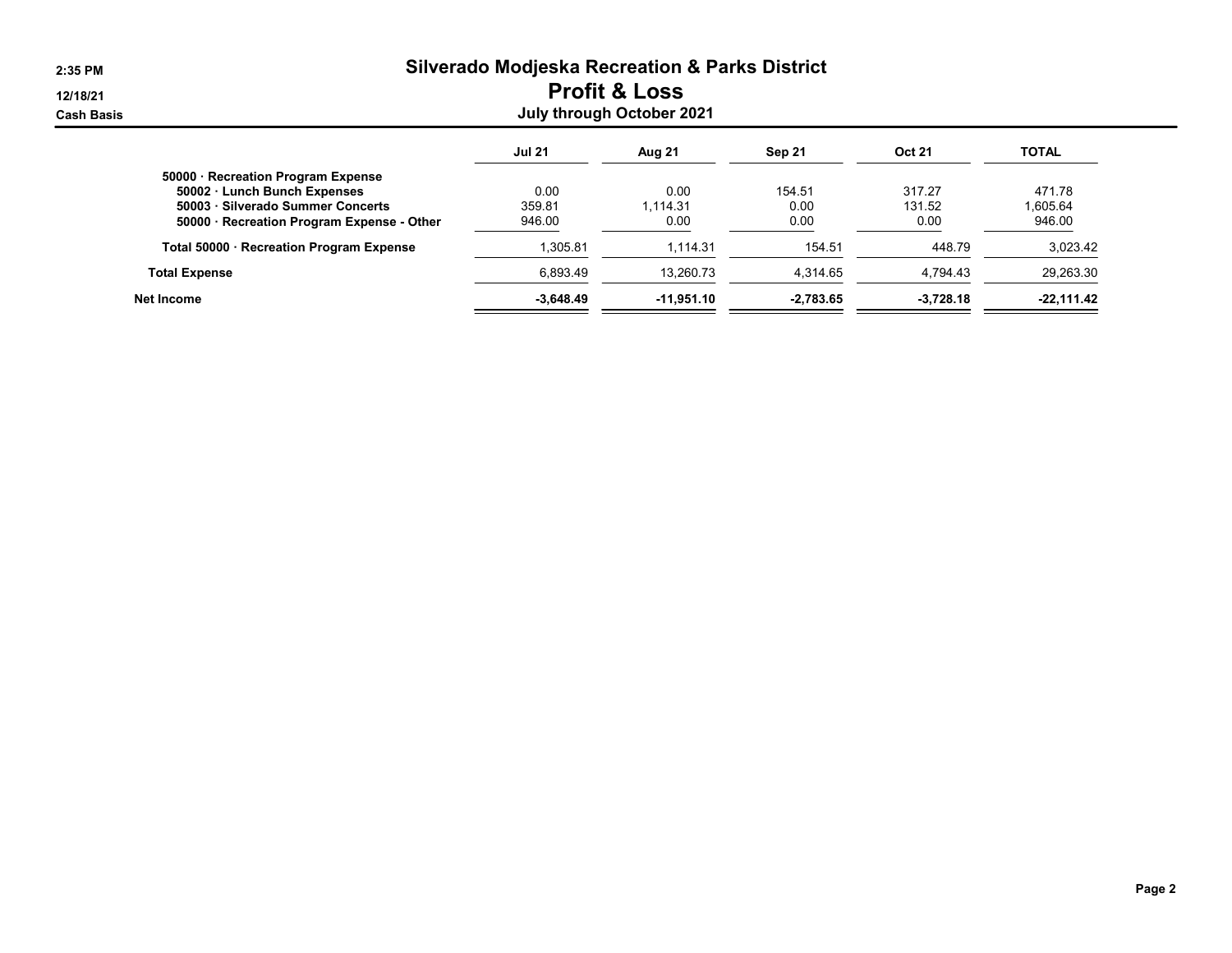# 2:27 PM Silverado Modjeska Recreation & Parks District 12/18/21 **Balance Sheet**

**Cash Basis** Cash Basis **As of October 31, 2021** 

|                                                                                                                                                                | Oct 31, 21                              |
|----------------------------------------------------------------------------------------------------------------------------------------------------------------|-----------------------------------------|
| <b>ASSETS</b><br><b>Current Assets</b><br>Checking/Savings<br>8010 County Checking Account<br>8020 · BofA Rec Checking Account                                 | 37,088.35<br>194,330.18                 |
| <b>Total Checking/Savings</b>                                                                                                                                  | 231,418.53                              |
| <b>Other Current Assets</b><br>8250 Interest Receivable                                                                                                        | 125.67                                  |
| <b>Total Other Current Assets</b>                                                                                                                              | 125.67                                  |
| <b>Total Current Assets</b>                                                                                                                                    | 231,544.20                              |
| <b>Other Assets</b><br>8211 Interfund Receivable<br>82111 · Loan to SCC (2nd Loan)<br>8211 Interfund Receivable - Other                                        | 66,447.95<br>66,048.00                  |
| Total 8211 · Interfund Receivable                                                                                                                              | 132,495.95                              |
| <b>Total Other Assets</b>                                                                                                                                      | 132,495.95                              |
| TOTAL ASSETS                                                                                                                                                   | 364,040.15                              |
| <b>LIABILITIES &amp; EQUITY</b><br>Liabilities<br><b>Current Liabilities</b><br><b>Accounts Payable</b><br>9010 Accounts Payable<br>9025 · Stale Dated Payable | $-9.16$<br>50.00                        |
| <b>Total Accounts Payable</b>                                                                                                                                  | 40.84                                   |
| <b>Other Current Liabilities</b><br>9001 CAPRI Stage Repair Funds<br>9120 Development Deposits                                                                 | 8,584.88<br>13,600.00                   |
| <b>Total Other Current Liabilities</b>                                                                                                                         | 22,184.88                               |
| <b>Total Current Liabilities</b>                                                                                                                               | 22,225.72                               |
| <b>Total Liabilities</b>                                                                                                                                       | 22,225.72                               |
| Equity<br>3900 · Retained Earnings<br>9990 Fund Balance-Unrestricted<br><b>Net Income</b>                                                                      | -5,598.57<br>369,524.42<br>$-22,111.42$ |
| <b>Total Equity</b>                                                                                                                                            | 341,814.43                              |
| TOTAL LIABILITIES & EQUITY                                                                                                                                     | 364,040.15                              |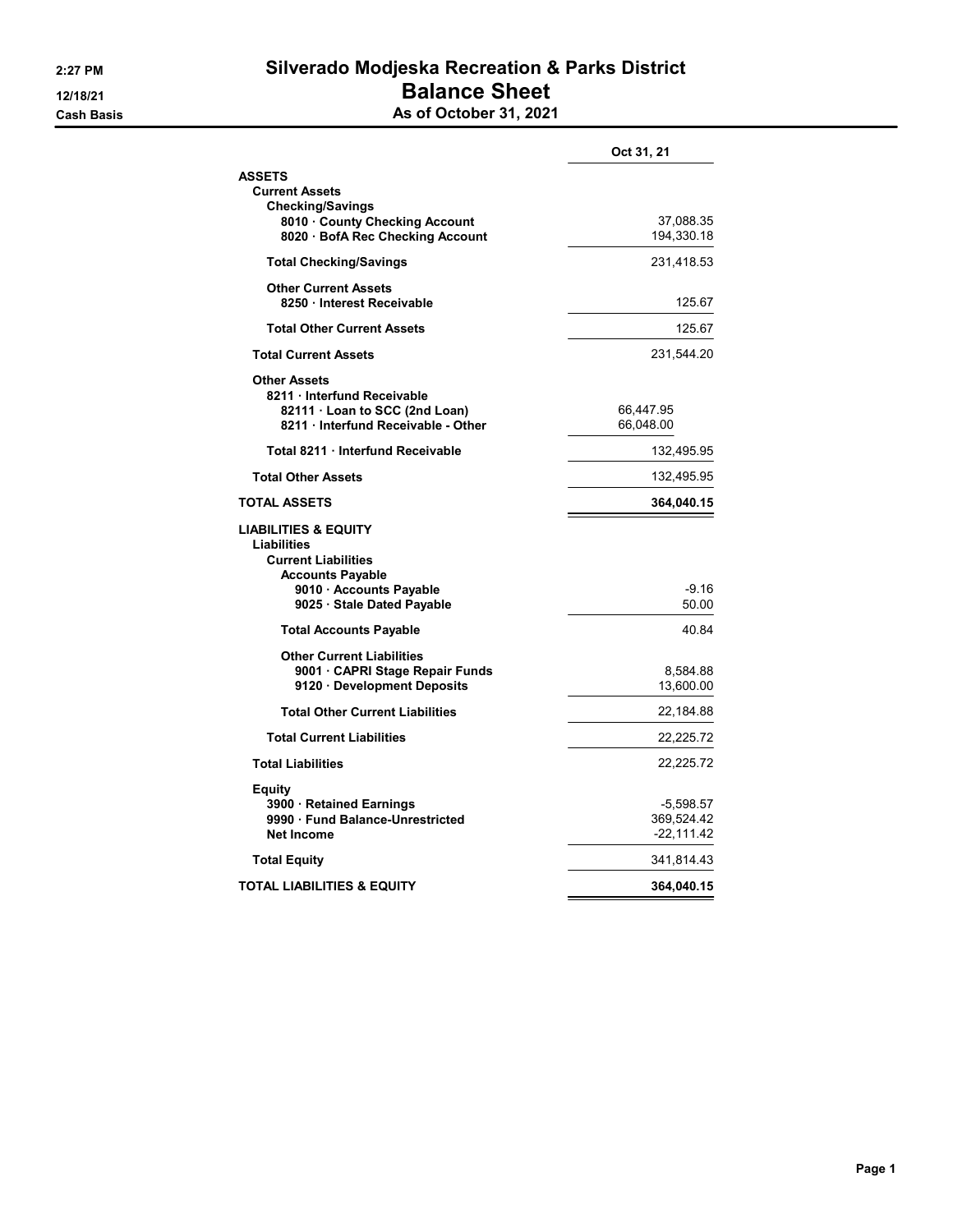## 2:25 PM Silverado Modjeska Recreation & Parks District 12/18/21 and the contraction Contraction List by Vendor

#### October 2021

| Type                                  | <b>Date</b> | <b>Num</b> | Memo            | Account                  | Cir      | <b>Split</b>           | <b>Debit</b> | <b>Credit</b> |
|---------------------------------------|-------------|------------|-----------------|--------------------------|----------|------------------------|--------------|---------------|
| AT&T                                  |             |            |                 |                          |          |                        |              |               |
| Check                                 | 10/04/2021  |            | 714-649-2850    | $8020 \cdot$ BofA Rec Ch | X        | $0702 \cdot$ Telepho   |              | 105.65        |
| <b>Bank of America</b>                |             |            |                 |                          |          |                        |              |               |
| Deposit                               | 10/01/2021  |            | Transfer from   | $8020 \cdot$ BofA Rec Ch | X        | 28002 · Waste          | 124.63       |               |
| Deposit                               | 10/29/2021  |            | Transfer from   | $8020 \cdot$ BofA Rec Ch | X        | 28002 · Waste          | 152.50       |               |
| <b>Bennett Design</b>                 |             |            |                 |                          |          |                        |              |               |
| <b>Bill Pmt -Check</b>                | 10/09/2021  | 3466       | Inv 10798       | $8020 \cdot$ BofA Rec Ch | X        | $9010 \cdot$ Account   |              | 129.75        |
| Bill                                  | 10/21/2021  | 10809      | Inv 10809       | 9010 · Accounts Pa       |          | -SPLIT-                |              | 46.50         |
| <b>CAPRI</b>                          |             |            |                 |                          |          |                        |              |               |
| Bill                                  | 10/01/2021  | 5330       | Fiscal Year Pr  | 9010 · Accounts Pa       |          | $1100 \cdot$ Insurance |              | 649.58        |
|                                       |             |            |                 |                          |          |                        |              |               |
| Chaix, Steve                          |             |            |                 |                          |          |                        |              |               |
| Bill                                  | 10/07/2021  | Sept 2     | September S     | 9010 · Accounts Pa       |          | 14004 · Janitor        |              | 550.00        |
| <b>Bill Pmt - Check</b>               | 10/09/2021  | 3465       | September S     | $8020 \cdot$ BofA Rec Ch | $\times$ | $9010 \cdot$ Account   |              | 550.00        |
| Bill                                  | 10/31/2021  | Octob      | October Servi   | 9010 · Accounts Pa       |          | $14004 \cdot$ Janitor  |              | 550.00        |
| <b>Clean Products</b>                 |             |            |                 |                          |          |                        |              |               |
| Bill                                  | 10/11/2021  | 739300     | Community C     | 9010 · Accounts Pa       |          | $14002 \cdot$ Repair   |              | 374.85        |
| <b>Bill Pmt -Check</b>                | 10/29/2021  | 3480       | Community C     | 8020 · BofA Rec Ch       | X        | $9010 \cdot$ Account   |              | 374.85        |
| <b>Cox Communications</b>             |             |            |                 |                          |          |                        |              |               |
| Check                                 | 10/25/2021  |            | Account #001    | 8020 · BofA Rec Ch       | X        | $0702 \cdot$ Telepho   |              | 283.89        |
| <b>Irvine Ranch Water District</b>    |             |            |                 |                          |          |                        |              |               |
| Check                                 | 10/25/2021  |            | 7863810000,     | 8020 · BofA Rec Ch       | X        | $28005 \cdot Water$    |              | 342.06        |
| Check                                 | 10/25/2021  |            | 7863810000      | $8020 \cdot$ BofA Rec Ch | X        | $28005 \cdot Water$    |              | 12.08         |
| Check                                 | 10/26/2021  |            | 7863810000,     | 8020 · BofA Rec Ch       | X        | $28005 \cdot Water$    |              | 186.61        |
| Morris, Julie                         |             |            |                 |                          |          |                        |              |               |
| Bill                                  | 10/07/2021  | Reim.      | Out-Of-Pocke    | 9010 · Accounts Pa       |          | 50003 · Silvera        |              | 131.52        |
| <b>Bill Pmt -Check</b>                | 10/09/2021  | 3468       | Out-Of-Pocke    | 8020 · BofA Rec Ch       | X        | $9010 \cdot$ Account   |              | 131.52        |
| <b>Myles Luas Appliance Repair</b>    |             |            |                 |                          |          |                        |              |               |
| <b>Bill Pmt -Check</b>                | 10/29/2021  | 3482       | Replace A/C     | 8020 · BofA Rec Ch       | X        | $9010 \cdot$ Account   |              | 248.96        |
|                                       |             |            |                 |                          |          |                        |              |               |
| <b>National Payroll</b>               |             |            |                 |                          |          |                        |              |               |
| Check                                 | 10/06/2021  |            | Payroll, Invoic | 8020 · BofA Rec Ch       | X        | $6800 \cdot$ Payroll   |              | 106.74        |
| One Counted Finch Bookkeeping         |             |            |                 |                          |          |                        |              |               |
| Bill                                  | 10/19/2021  | 2021-      | September S     | 9010 · Accounts Pa       |          | 19006 · Bookk          |              | 750.00        |
| <b>Bill Pmt - Check</b>               | 10/20/2021  | 3474       | September S     | $8020 \cdot$ BofA Rec Ch | X        | $9010 \cdot$ Account   |              | 750.00        |
| P & M Plumbing                        |             |            |                 |                          |          |                        |              |               |
| Bill                                  | 10/08/2021  | 6725       | Chronomite In   | 9010 · Accounts Pa       |          | -SPLIT-                |              | 999.00        |
| Bill                                  | 10/08/2021  | 6726       | Install New Ki  | 9010 · Accounts Pa       |          | -SPLIT-                |              | 568.00        |
| Sasha Sill                            |             |            |                 |                          |          |                        |              |               |
| Bill                                  | 10/07/2021  | Reim.      | Reimburseme     | $9010 \cdot$ Accounts Pa |          | 50002 · Lunch          |              | 63.91         |
| <b>Bill Pmt -Check</b>                | 10/09/2021  | 3467       | Reimburseme     | $8020 \cdot$ BofA Rec Ch | $\times$ | $9010 \cdot$ Account   |              | 63.91         |
| Bill                                  | 10/13/2021  | Reim       | Reimburseme     | 9010 · Accounts Pa       |          | -SPLIT-                |              | 253.36        |
| <b>Bill Pmt -Check</b>                | 10/14/2021  | 3472       | Reimburseme     | $8020 \cdot$ BofA Rec Ch | X        | $9010 \cdot$ Account   |              | 253.36        |
| <b>SMRPD</b>                          |             |            |                 |                          |          |                        |              |               |
| Check                                 | 10/05/2021  |            | Payroll         | $8020 \cdot$ BofA Rec Ch | X        | $6800 \cdot$ Payroll   |              | 180.59        |
| <b>Southern California Edison</b>     |             |            |                 |                          |          |                        |              |               |
| Check                                 | 10/25/2021  |            | 700390193052    | $8020 \cdot$ BofA Rec Ch | X        | 28001 · Electri        |              | 58.64         |
|                                       |             |            |                 |                          |          |                        |              |               |
| <b>Specialized Tree Works</b><br>Bill |             |            |                 | 9010 · Accounts Pa       |          | $14001 \cdot$ Lands    |              |               |
|                                       | 10/05/2021  | 8621       | 2021 Maint S    |                          |          |                        |              | 600.00        |
| <b>Bill Pmt -Check</b>                | 10/20/2021  | 3473       | 2021 Maint S    | $8020 \cdot$ BofA Rec Ch | X        | $9010 \cdot$ Account   |              | 600.00        |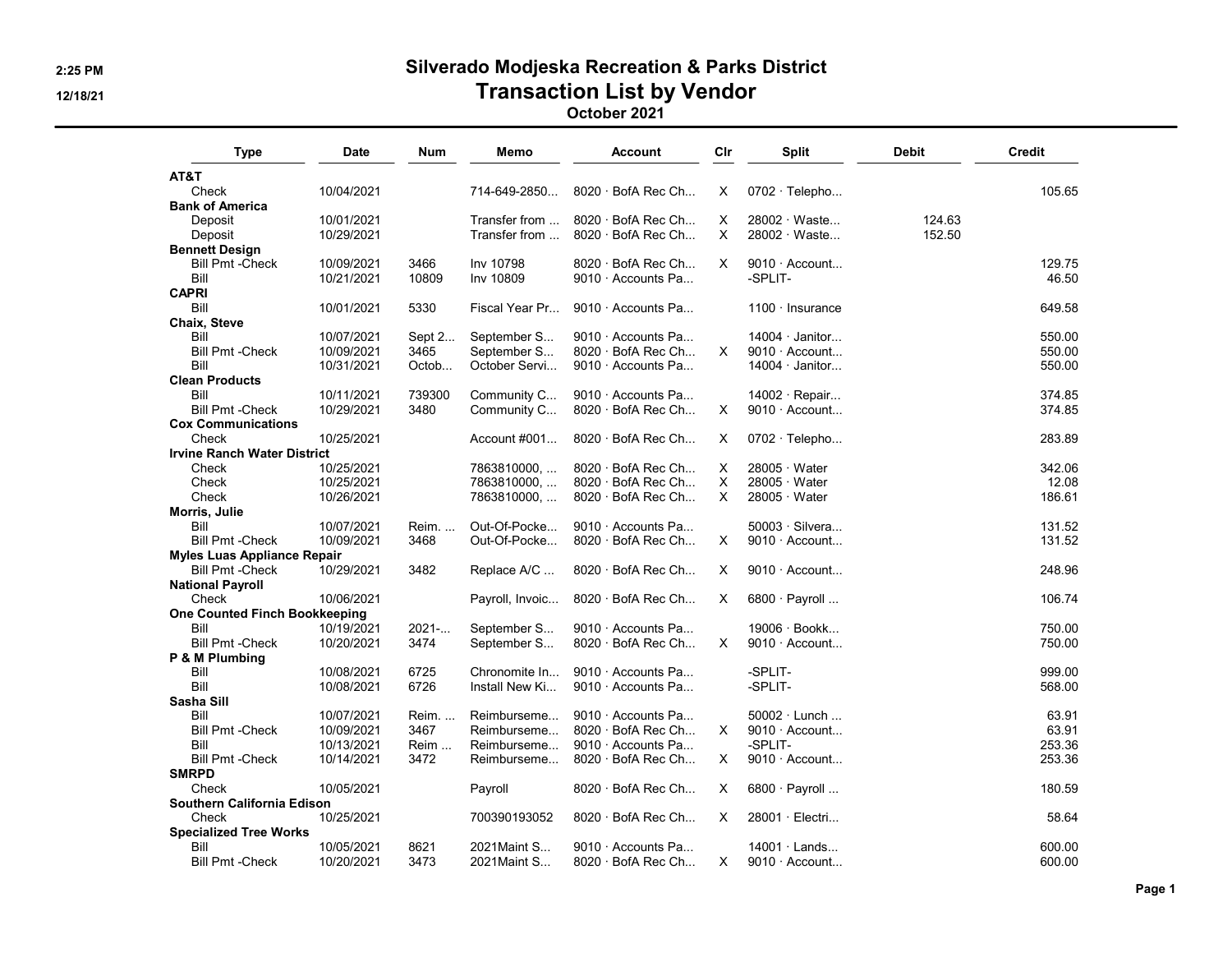# 2:25 PM Silverado Modjeska Recreation & Parks District 12/18/21 and the contraction Contraction List by Vendor

October 2021

| Type                   | Date       | <b>Num</b> | Memo           | Account                                | Cir | Split               | <b>Debit</b> | Credit |
|------------------------|------------|------------|----------------|----------------------------------------|-----|---------------------|--------------|--------|
| Waste Management of OC |            |            |                |                                        |     |                     |              |        |
| Check                  | 10/22/2021 |            | $8-55433-1500$ | 8020 · BofA Rec Ch X                   |     | 28002 Waste         |              | 305.00 |
| Check                  | 10/22/2021 |            | 6-86093-5500   | 8020 · BofA Rec Ch X                   |     | 28002 Waste         |              | 67.95  |
| Check                  | 10/22/2021 |            |                | Silverado Chil 8020 · BofA Rec Ch X    |     | 28002 · Waste       |              | 305.00 |
| Young, Diane           |            |            |                |                                        |     |                     |              |        |
| Bill                   | 10/28/2021 | Expen      |                | Costco Food f $9010 \cdot$ Accounts Pa |     | $50002 \cdot$ Lunch |              | 56.45  |